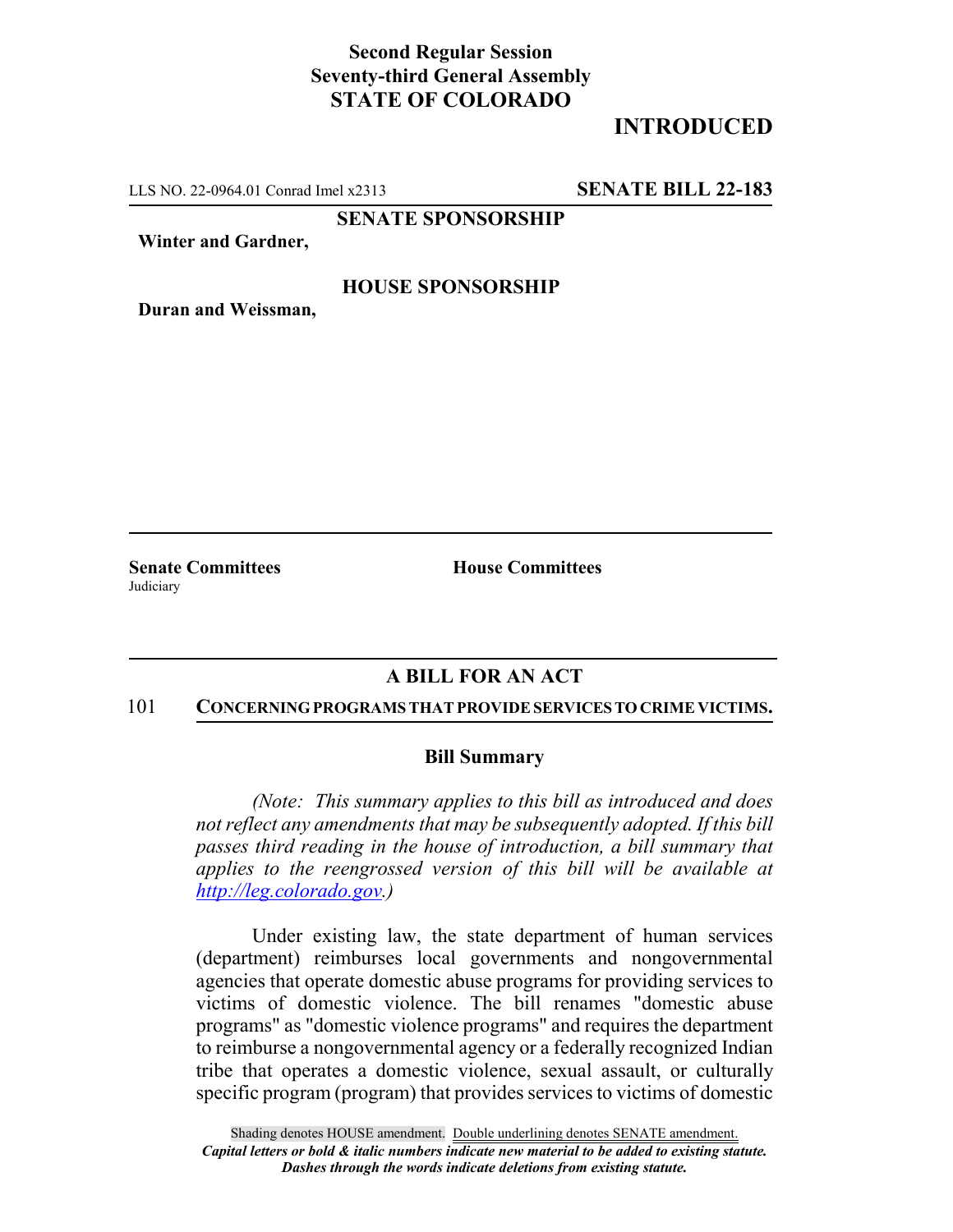abuse or sexual assault (program services). The bill repeals the requirement that programs must request information from each client concerning the relationship of the client to the alleged perpetrator of the abuse.

The bill permits the department to enter into an agreement with a federally recognized state or tribal domestic violence or sexual assault coalition (coalition) for program services and other related services. A coalition shall provide training and technical assistance for programs and may participate in systems advocacy, develop and implement policies to improve the response to and prevention of domestic violence or sexual assault, and conduct statewide community outreach and public education related to domestic violence and sexual assault. A coalition may enter into an agreement for program services with a nongovernmental agency or federally recognized Indian tribe that operates a program.

The bill creates the state domestic violence and sexual assault services fund and transfers \$6 million to the fund from the behavioral and mental health cash fund.

The bill creates the Colorado crime victim services fund (victim services fund) and requires the state treasurer to transfer \$35 million to the fund from the economic recovery and relief cash fund. The division of criminal justice in the department of public safety makes grants from the victim services fund to government agencies and nonprofit organizations that provide services for crime victims.

1 *Be it enacted by the General Assembly of the State of Colorado:*

2 **SECTION 1.** In Colorado Revised Statutes, **amend** 26-7.5-101

3 as follows:

# 4 **26-7.5-101. Legislative declaration.** (1) The general assembly 5 hereby finds that:

 (a) A significant number of homicides, aggravated assaults, assaults and batteries, and other types of abuse and coercive control occur 8 within the home COLORADO; that the reported incidence of domestic 9 abuse VIOLENCE AND SEXUAL ASSAULT represents only a portion of the total number of incidents of domestic abuse VIOLENCE AND SEXUAL ASSAULT; that a large percentage of police officer deaths in the line of duty result from police intervention in domestic abuse situations; and that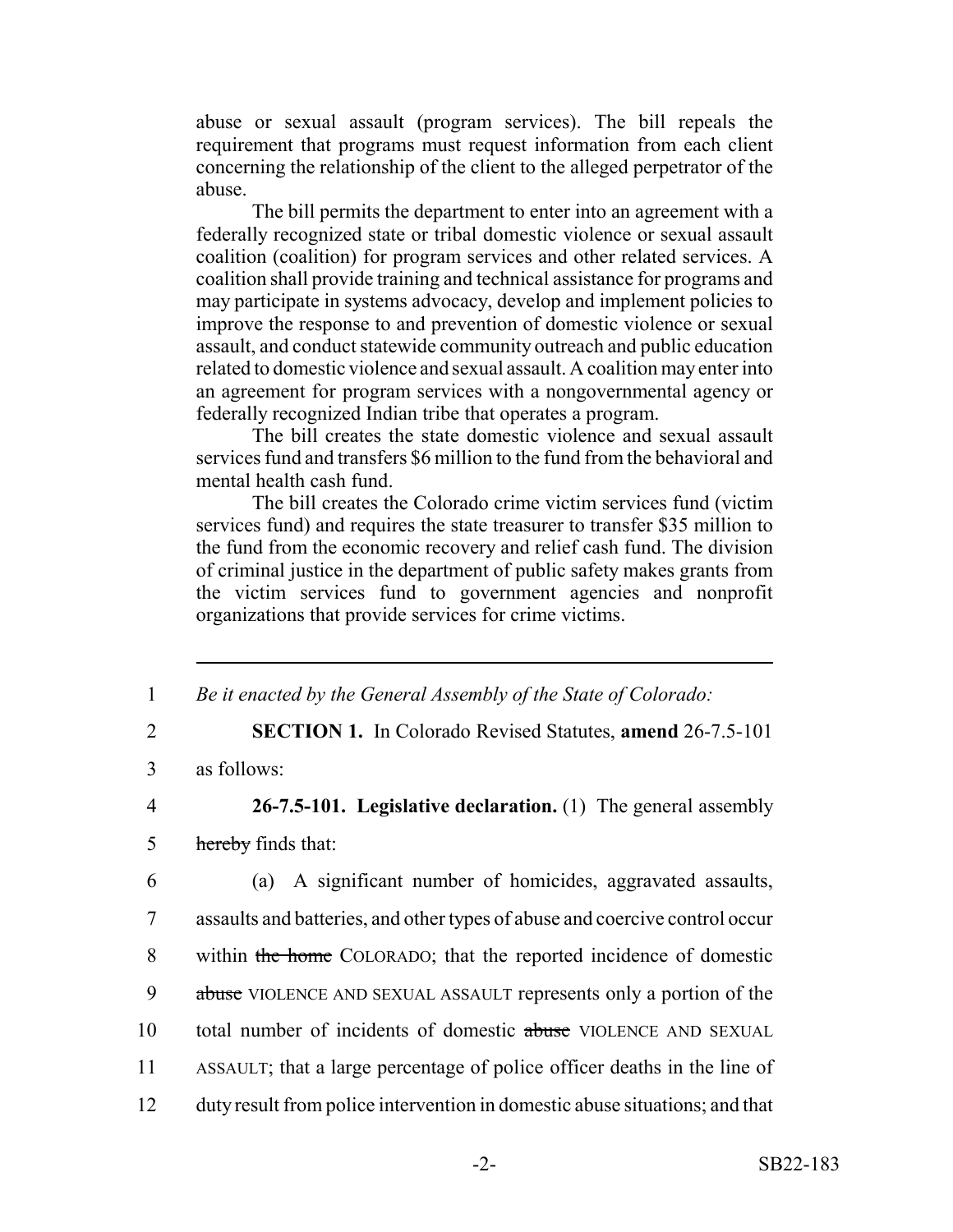1 domestic abuse VIOLENCE AND SEXUAL ASSAULT is a complex problem 2 affecting families from all social and economic backgrounds; It is the purpose of this article to encourage the development of domestic abuse programs by units of local government and nongovernmental agencies.

 (b) DOMESTIC VIOLENCE AND SEXUAL ASSAULT CAN HAVE HARMFUL AND LASTING CONSEQUENCES FOR VICTIMS, FAMILIES, COMMUNITIES, AND THE STATE. DOMESTIC VIOLENCE AND SEXUAL ASSAULT HAVE A PROFOUND IMPACT ON NOT ONLY VICTIMS' PHYSICAL, PSYCHOLOGICAL, AND SOCIAL WELL-BEING, BUT ALSO ON INDIVIDUALS' ECONOMIC STABILITY AND THE STATE'S ECONOMY. ECONOMIC IMPACTS OFTEN INCLUDE CRIMINAL AND CIVIL LEGAL SYSTEM COSTS, MEDICAL AND BEHAVIORAL HEALTH EXPENDITURES, LOWER WAGES RESULTING FROM DIMINISHED EDUCATIONAL ATTAINMENT, LOST WAGES FROM MISSED WORK, JOB LOSS, DEBT AND POOR CREDIT, AND COSTS ASSOCIATED WITH HOUSING INSTABILITY.

 (c) THE BEST AVAILABLE RESEARCH SHOWS THAT DOMESTIC VIOLENCE AND SEXUAL ASSAULT OCCUR AT RELATIVELY EQUAL RATES. RESEARCH ALSO SHOWS THAT INDIVIDUALS FROM POPULATIONS UNDERSERVED DUE TO GEOGRAPHIC LOCATION, RELIGION, SEXUAL ORIENTATION, GENDER IDENTITY, RACE OR ETHNICITY, LANGUAGE BARRIERS, DISABILITIES, ALIENAGE, AND AGE EXPERIENCE DOMESTIC VIOLENCE AND SEXUAL ASSAULT AT HIGHER RATES AND FACE GREATER CHALLENGES IN ACCESSING SERVICES THAN THE GENERAL POPULATION. THEREFORE, FUNDING SHOULD ENSURE EQUAL SUPPORT FOR DOMESTIC VIOLENCE AND SEXUAL ASSAULT SERVICES AS WELL AS SUPPORT FOR SERVICES FOR UNDERSERVED POPULATIONS AND CULTURALLY SPECIFIC PROGRAMS.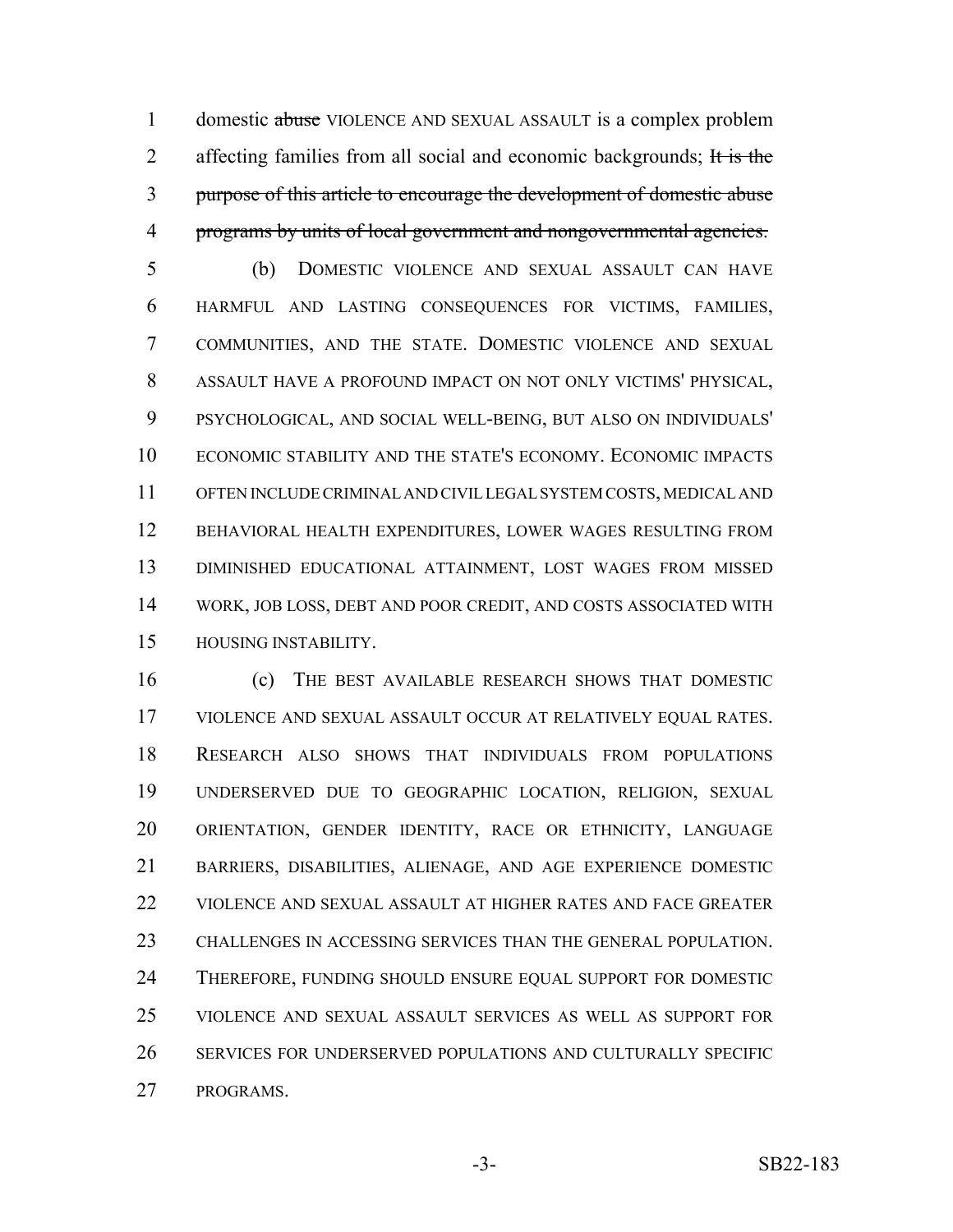(d) COMMUNITY-BASED ADVOCATES ARE UNIQUELY POSITIONED TO OFFER VICTIMS VARIOUS OPTIONS FOR SERVICES AND TO SUPPORT THE CHOICES VICTIMS MAKE. COMMUNITY-BASED ADVOCATES FOCUS PRIMARILY ON THE NEEDS, CHOICES, AND INPUT OF THE VICTIM. THEREFORE, THE GENERAL ASSEMBLY DECLARES THAT COMMUNITY-BASED ADVOCATES ARE A CRITICAL COMPONENT OF A VICTIM-CENTERED RESPONSE TO DOMESTIC VIOLENCE AND SEXUAL ASSAULT.

 **SECTION 2.** In Colorado Revised Statutes, **amend** 26-7.5-102 as follows:

 **26-7.5-102. Definitions.** As used in this article ARTICLE 7.5, unless the context otherwise requires:

 (1) "Domestic abuse" means any act or threatened act of violence, including any forceful detention of an individual, which results or threatens to result in physical injury and which is committed by a person 16 eighteen years of age or older against another person who is a relative or 17 who is living in the same domicile "CULTURALLY SPECIFIC PROGRAM" MEANS A PROGRAM OPERATED BY A NONGOVERNMENTAL AGENCY OR TRIBAL ORGANIZATION WITH THE PRIMARY PURPOSE OF PROVIDING CULTURALLY SPECIFIC SERVICES TO AMERICAN INDIANS, INCLUDING ALASKA NATIVES, ESKIMOS, ALEUTS, AND ASIAN AMERICANS; NATIVE 22 HAWAIIANS AND OTHER PACIFIC ISLANDERS; BLACKS; HISPANICS; OR ANY UNDERSERVED POPULATION IN ORDER TO ASSIST VICTIMS OF DOMESTIC VIOLENCE AND SEXUAL ASSAULT, WHICH MAY INCLUDE ACTS OF TEEN DATING VIOLENCE OR STALKING.

 (2) "DOMESTIC VIOLENCE" MEANS ANY ACT OR THREATENED ACT OF VIOLENCE, INCLUDING ANY FORCEFUL DETENTION OF AN INDIVIDUAL,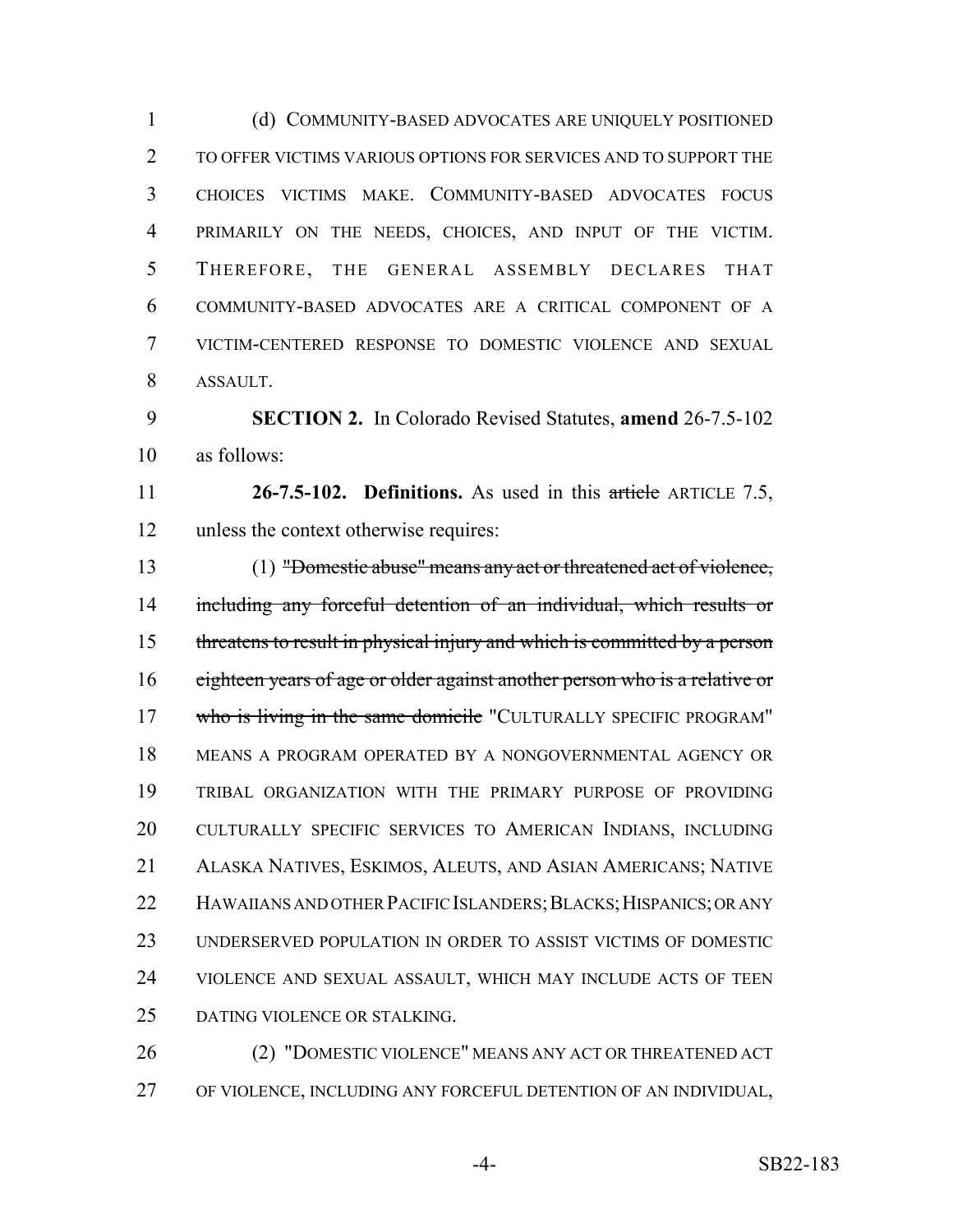WHICH RESULTS OR THREATENS TO RESULT IN PHYSICAL INJURY AND WHICH IS COMMITTED BY A PERSON EIGHTEEN YEARS OF AGE OR OLDER AGAINST ANOTHER PERSON WHO IS A RELATIVE OR WHO IS LIVING IN THE SAME DOMICILE.

 $(2)(3)$  "Domestic abuse VIOLENCE program" means a culturally and linguistically appropriate community-based or community-oriented 7 program, which may include residential facilities, and which THAT USES VICTIM ADVOCATES, AS DEFINED IN SECTION 13-90-107 (1)(k), AND THAT 9 is operated by a unit of local government or a nongovernmental agency OR FEDERALLY RECOGNIZED INDIAN TRIBE and established pursuant to the 11 criteria set forth in section 26-7.5-103, to assist victims of domestic abuse VIOLENCE and their dependents, INCLUDING VICTIMS OF TEEN DATING VIOLENCE OR STALKING.

14  $(3)$  (4) "Nongovernmental agency" means any person, private nonprofit agency, corporation, or other nongovernmental agency.

 (4) "Unit of local government" means a county, city and county, 17 eity, town, or municipality.

 (5) "SEXUAL ASSAULT" MEANS ANY ACT OR THREATENED ACT THAT IS SEXUAL IN NATURE OR INTENT, AND CAUSES HARM, INCLUDING SEXUAL HARASSMENT, SEXUAL ABUSE, SEXUAL ASSAULT, AND RAPE.

 (6) "SEXUAL ASSAULT PROGRAM" MEANS A CULTURALLY AND LINGUISTICALLY APPROPRIATE COMMUNITY -BASED OR COMMUNITY-ORIENTED PROGRAM TO ASSIST VICTIMS OF SEXUAL ASSAULT, WHICH MAY INCLUDE TEEN DATING VIOLENCE OR STALKING, THAT USES 25 VICTIM ADVOCATES, AS DEFINED IN SECTION 13-90-107 (1)(k), AND THAT IS OPERATED BY A NONGOVERNMENTAL AGENCY OR FEDERALLY RECOGNIZED INDIAN TRIBE AND IS ESTABLISHED PURSUANT TO THE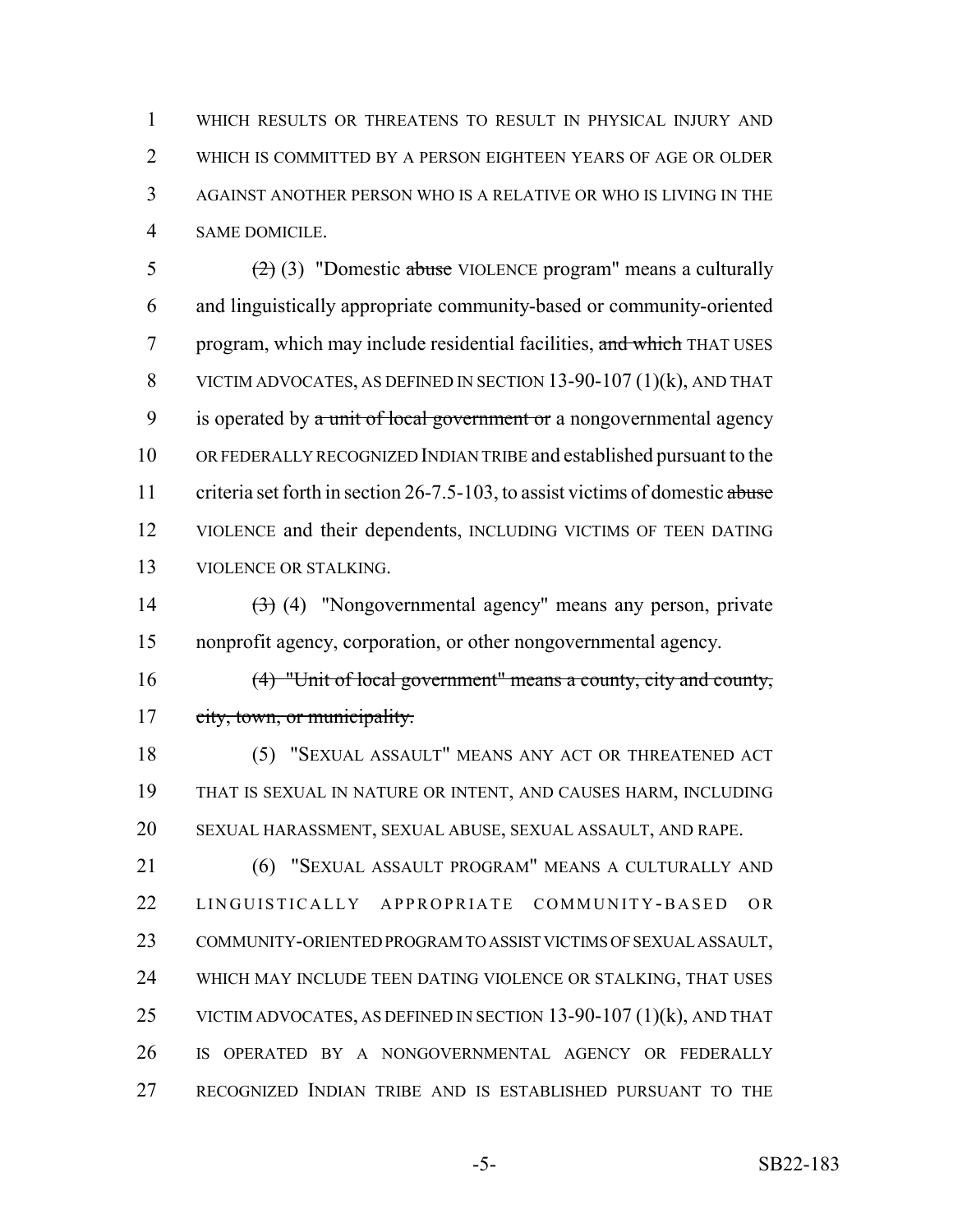1 CRITERIA SET FORTH IN SECTION 26-7.5-103.

 (7) "STALKING" MEANS ANY ACT DESCRIBED IN SECTION 18-3-602. (8) "STATE DOMESTIC VIOLENCE OR SEXUAL ASSAULT COALITION" MEANS A COALITION DESIGNATED AS THE STATE DOMESTIC VIOLENCE COALITION BY THE FEDERAL DEPARTMENT OF HEALTH AND HUMAN SERVICES OR DESIGNATED AS THE STATE SEXUAL ASSAULT COALITION BY THE FEDERAL CENTERS FOR DISEASE CONTROL AND PREVENTION.

(9) "TEEN DATING VIOLENCE" MEANS:

 (a) A PATTERN OF BEHAVIOR IN WHICH A PERSON USES OR THREATENS TO USE PHYSICAL, SEXUAL, MENTAL, OR EMOTIONAL ABUSE TO CONTROL ANOTHER PERSON WHO IS IN A DATING RELATIONSHIP WITH THE PERSON, AND ONE OR BOTH PERSONS ARE UNDER EIGHTEEN YEARS OF AGE; OR

 (b) BEHAVIOR BY WHICH A PERSON USES OR THREATENS TO USE SEXUAL VIOLENCE AGAINST ANOTHER PERSON WHO IS IN A DATING RELATIONSHIP WITH THE PERSON, AND ONE OR BOTH PERSONS ARE UNDER EIGHTEEN YEARS OF AGE.

 (10) "TRIBAL DOMESTIC VIOLENCE OR SEXUAL ASSAULT COALITION" MEANS A TRIBAL COALITION THAT PROVIDES SERVICES TO VICTIMS OF DOMESTIC VIOLENCE OR SEXUAL ASSAULT AND THAT SATISFIES 21 THE CRITERIA SET FORTH IN 34 U.S.C. SEC. 10441 (d)(2)(A).

22 (11) "UNDERSERVED POPULATION" MEANS A POPULATION THAT FACES BARRIERS IN ACCESSING AND USING VICTIM SERVICES, AND 24 INCLUDES A POPULATION UNDERSERVED BECAUSE OF RELIGION, SEXUAL ORIENTATION, GENDER IDENTITY, RACE OR ETHNICITY, LANGUAGE BARRIERS, DISABILITIES, ALIENAGE, AGE, OR GEOGRAPHIC LOCATION.

**SECTION 3.** In Colorado Revised Statutes, **amend** 26-7.5-103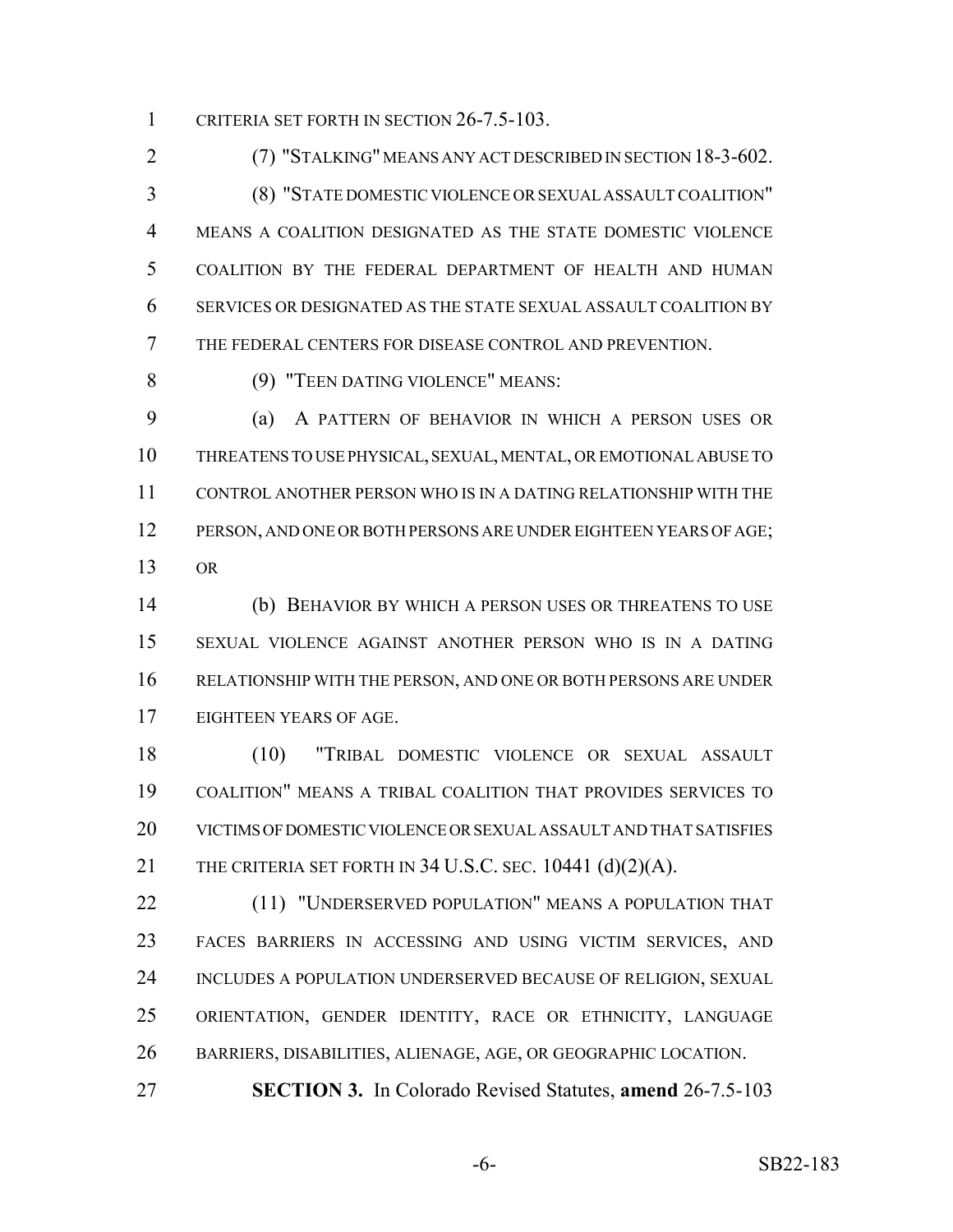as follows:

 **26-7.5-103. Domestic violence, sexual assault, or culturally specific programs - criteria.** (1) A domestic abuse VIOLENCE, SEXUAL ASSAULT, OR CULTURALLY SPECIFIC program established pursuant to this 5 article ARTICLE 7.5 shall provide, but not be limited to:

 (a) Counseling for persons who are victims of domestic abuse and 7 their dependents and for persons who cause domestic abuse DIRECT ADVOCACY OR COUNSELING FOR PERSONS WHO ARE VICTIMS OF DOMESTIC VIOLENCE OR SEXUAL ASSAULT, AND THEIR DEPENDENTS;

 (b) Advocacy Programs that assist victims OF DOMESTIC VIOLENCE OR SEXUAL ASSAULT, AND THEIR DEPENDENTS, in obtaining services and information;

 (c) Educational AND PREVENTION programs ON DOMESTIC VIOLENCE OR SEXUAL ASSAULT designed for both THE community at large and specialized groups such as medical personnel and law enforcement officials.

17 (2) Domestic abuse VIOLENCE, SEXUAL ASSAULT, OR CULTURALLY SPECIFIC programs shall utilize the resources of the community in meeting the personal and family needs of participants.

20 (3) As a part of a domestic abuse VIOLENCE, SEXUAL ASSAULT, OR 21 CULTURALLY SPECIFIC program, a <del>domestic abuse</del> facility may be established to provide residential accommodations to victims of domestic 23 abuse VIOLENCE AND SEXUAL ASSAULT, and their dependents.

 (4) DOMESTIC VIOLENCE, SEXUAL ASSAULT, AND CULTURALLY SPECIFIC PROGRAMS MAY PARTICIPATE IN, DEVELOP, IMPLEMENT, OR ENHANCE COORDINATED COMMUNITY RESPONSE TEAMS, SEXUAL ASSAULT RESPONSE TEAMS, OR SIMILAR COORDINATED COMMUNITY RESPONSES TO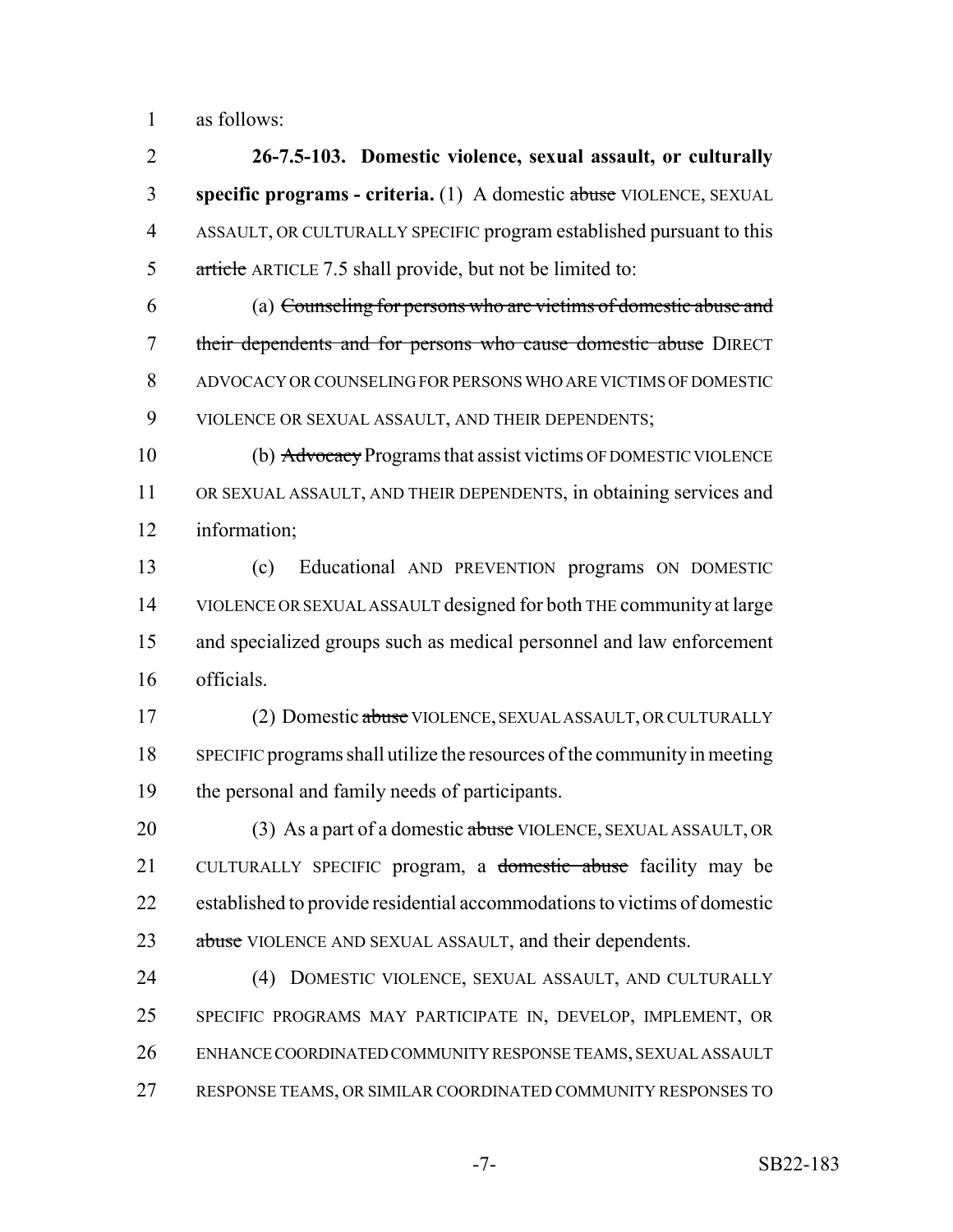1 DOMESTIC VIOLENCE AND SEXUAL ASSAULT.

2 **SECTION 4.** In Colorado Revised Statutes, **amend** 26-7.5-104 3 as follows:

4 **26-7.5-104. Community domestic violence, sexual assault, or** 5 **culturally specific programs - contracts with state department - rules** 6 **and regulations.** (1) The executive director may enter into contracts or 7 agreements for services with any unit of local government or 8 nongovernmental agency which OR FEDERALLY RECOGNIZED INDIAN 9 TRIBE THAT has established and which THAT operates a community 10 domestic abuse VIOLENCE, SEXUAL ASSAULT, OR CULTURALLY SPECIFIC 11 program or with a unit of local government or nongovernmental agency 12 which has subcontracted with a nongovernmental agency for domestic 13 abuse VIOLENCE OR SEXUAL ASSAULT program services.

 (2) (a) The state department shall establish, by rule, and enforce 15 standards and regulations for all domestic abuse VIOLENCE, SEXUAL ASSAULT, OR CULTURALLY SPECIFIC programs established pursuant to this 17 article ARTICLE 7.5 and shall require that each such domestic abuse VIOLENCE, SEXUAL ASSAULT, OR CULTURALLY SPECIFIC program meets approved minimum standards as established by rule.

20 (b) The standards and regulations established by the state 21 department shall require, at a minimum, each domestic abuse program to 22 request information from each client served by the program concerning 23 the relationship of the client to the alleged perpetrator of the domestic 24 abuse. The standards and regulations shall require each domestic abuse 25 program to report such information to the state department.

26 **SECTION 5.** In Colorado Revised Statutes, **add** 26-7.5-104.5 as 27 follows: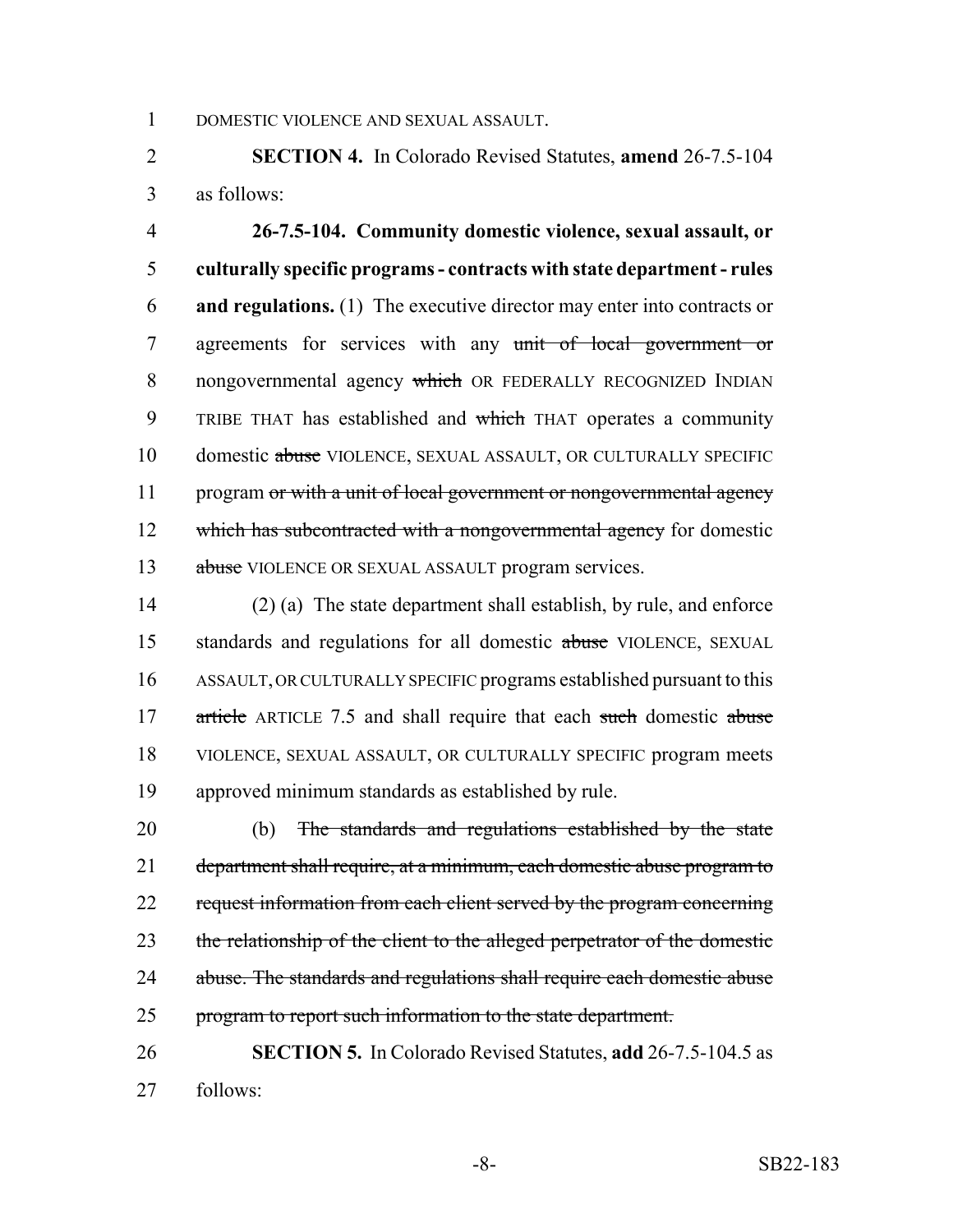**26-7.5-104.5. Domestic violence and sexual assault coalitions - contracts - duties - coalition agreements with programs - rules.** (1) (a) THE STATE DEPARTMENT MAY ENTER INTO A CONTRACT OR AGREEMENT WITH A STATE OR TRIBAL DOMESTIC VIOLENCE OR SEXUAL ASSAULT COALITION, REFERRED TO IN THIS SECTION AS A "COALITION", FOR PROGRAM SERVICES AND OTHER SERVICES DESCRIBED IN THIS SECTION.

 (b) THE STATE DEPARTMENT SHALL PROMULGATE RULES NECESSARY FOR THE ADMINISTRATION OF THIS SECTION.THE RULES MUST SET MINIMUM STANDARDS FOR A COALITION THAT ENTERS INTO A CONTRACT OR AGREEMENT WITH THE DEPARTMENT.

 (2) A COALITION THAT ENTERS INTO A CONTRACT OR AGREEMENT WITH THE DEPARTMENT SHALL, AT A MINIMUM, PROVIDE TRAINING AND TECHNICAL ASSISTANCE FOR DOMESTIC VIOLENCE, SEXUAL ASSAULT, OR CULTURALLY SPECIFIC PROGRAMS AND OTHER NONGOVERNMENTAL AND GOVERNMENTAL SERVICE PROVIDERS.

 (3) A COALITION THAT ENTERS INTO A CONTRACT OR AGREEMENT WITH THE DEPARTMENT MAY:

 (a) PARTICIPATE IN SYSTEMS ADVOCACY, INCLUDING BUT NOT LIMITED TO REPRESENTING THE NEEDS OF DOMESTIC VIOLENCE, SEXUAL ASSAULT, OR CULTURALLY SPECIFIC PROGRAMS AND VICTIMS OF DOMESTIC VIOLENCE OR SEXUAL ASSAULT ON STATE BOARDS, COMMITTEES, TASK FORCES, AND WORKGROUPS;

 (b) DEVELOP AND IMPLEMENT POLICIES TO IMPROVE THE RESPONSE TO AND PREVENTION OF DOMESTIC VIOLENCE OR SEXUAL ASSAULT; AND (c) CONDUCT STATEWIDE COMMUNITY OUTREACH AND PUBLIC EDUCATION RELATED TO DOMESTIC VIOLENCE OR SEXUAL ASSAULT.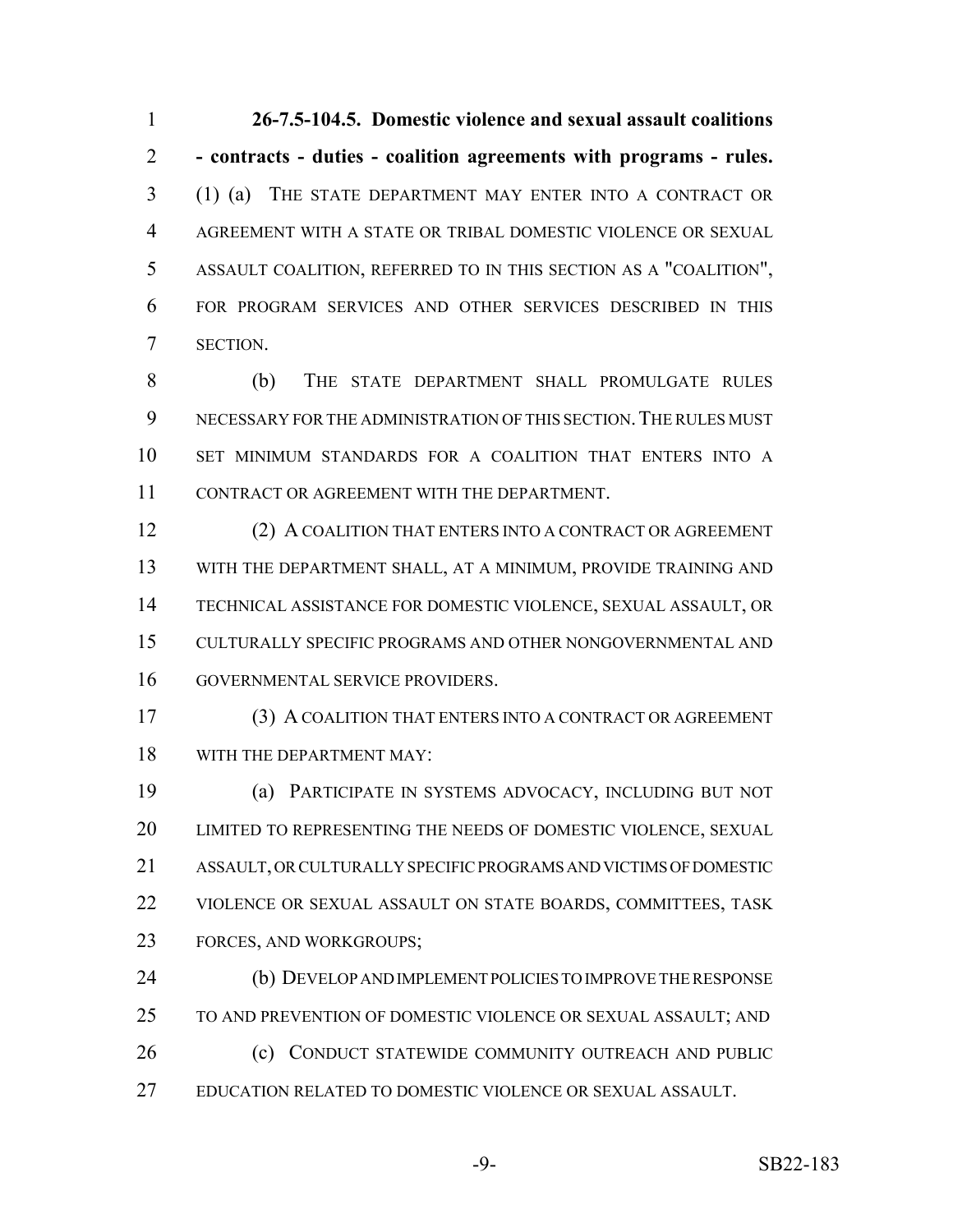(4) A COALITION MAY SUBCONTRACT WITH A NONGOVERNMENTAL 2 AGENCY OR FEDERALLY RECOGNIZED INDIAN TRIBE THAT OPERATES A COMMUNITY DOMESTIC VIOLENCE, SEXUAL ASSAULT, OR CULTURALLY SPECIFIC PROGRAM TO PROVIDE PROGRAM SERVICES.

 **SECTION 6.** In Colorado Revised Statutes, 26-7.5-105, **amend** (1); and **add** (4) as follows:

 **26-7.5-105. Funding of domestic violence, sexual assault, or culturally specific programs - state domestic violence and sexual assault services fund - repeal.** (1) (a) Any THE STATE DEPARTMENT SHALL, SUBJECT TO AVAILABLE APPROPRIATIONS, REIMBURSE A 11 nongovernmental agency or unit of local government FEDERALLY 12 RECOGNIZED INDIAN TRIBE operating a domestic abuse VIOLENCE, SEXUAL 13 ASSAULT, OR CULTURALLY SPECIFIC program pursuant to this article shall, 14 subject to available appropriations, be reimbursed by the state department ARTICLE 7.5 at a rate to be set by the general assembly in the annual appropriation bill. Not less than seventy-five percent of all contract 17 funding under this article shall ARTICLE 7.5 MUST be allocated to nongovernmental agencies.

 (b) Money generated from fees collected pursuant to part 1 of article 2 of title 14 and article 15 of title 14 or transferred pursuant to 21 section 13-32-101 (5)(a)(X) or (5)(b)(II) shall MUST be used to reimburse 22 domestic abuse VIOLENCE, SEXUAL ASSAULT, OR CULTURALLY SPECIFIC programs that provide services as provided in section 26-7.5-103 to persons or their families, which persons are married, separated, or divorced or parties to a civil union or an invalidated, legally separated, or dissolved civil union.

(4) (a) THE STATE DOMESTIC VIOLENCE AND SEXUAL ASSAULT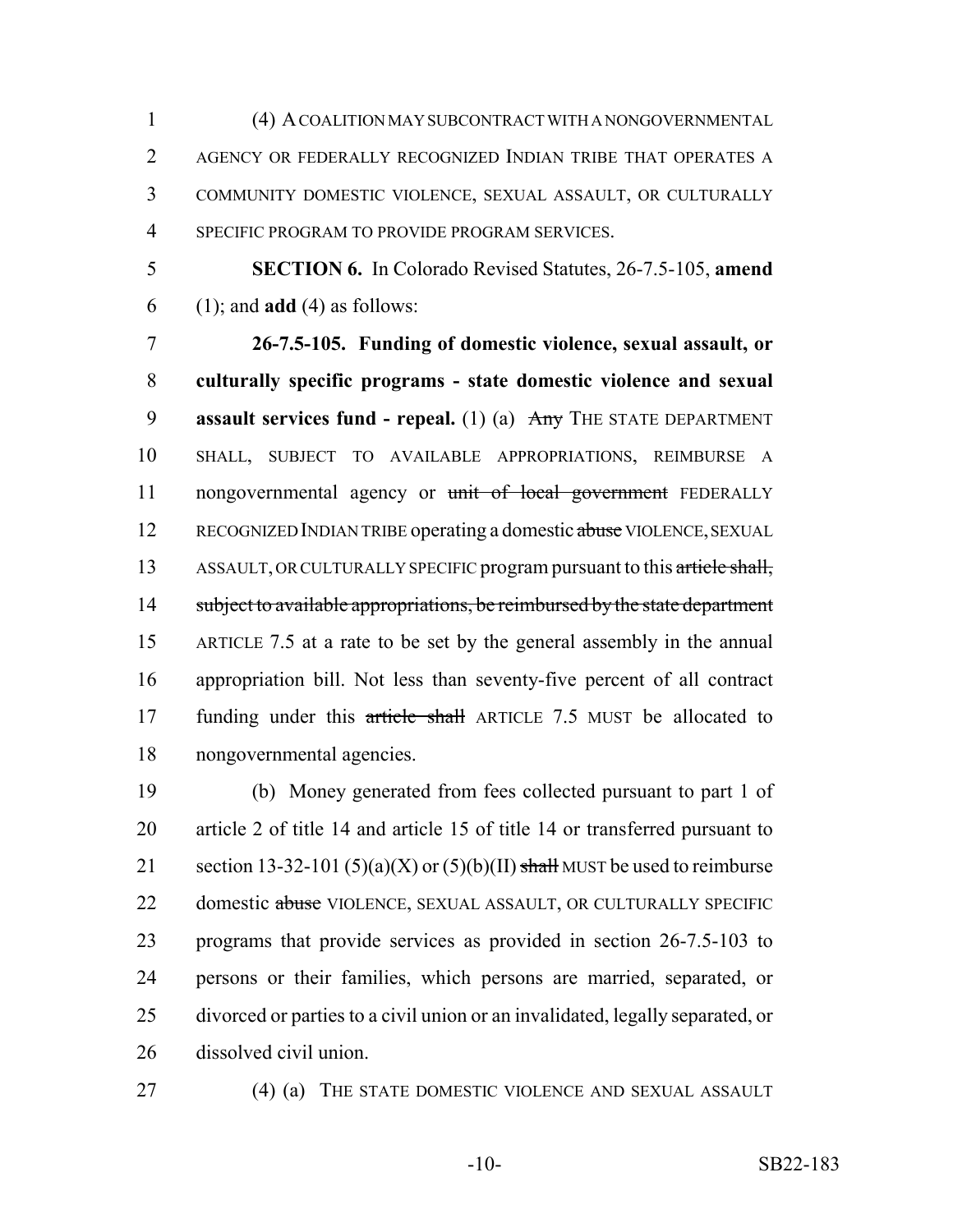SERVICES FUND IS CREATED IN THE STATE TREASURY, AND IS REFERRED TO 2 IN THIS SUBSECTION (4) AS THE "FUND". THE FUND CONSISTS OF MONEY TRANSFERRED TO THE FUND PURSUANT TO SUBSECTION (4)(b) OF THIS SECTION. MONEY IN THE FUND IS CONTINUOUSLY APPROPRIATED TO THE STATE DEPARTMENT FOR ANY PURPOSE DESCRIBED IN THIS ARTICLE 7.5 THAT CONFORMS WITH THE ALLOWABLE PURPOSES SET FORTH IN THE FEDERAL "AMERICAN RESCUE PLAN ACT OF 2021", PUB.L. 117-2.

 (b) WITHIN THREE DAYS AFTER THE EFFECTIVE DATE OF THIS SECTION, THE STATE TREASURER SHALL TRANSFER SIX MILLION DOLLARS TO THE FUND FROM THE BEHAVIORAL AND MENTAL HEALTH CASH FUND, 11 CREATED IN SECTION 24-75-230.

 (c) THE STATE DEPARTMENT AND EACH RECIPIENT OF MONEY FROM THE FUND SHALL COMPLY WITH THE COMPLIANCE, REPORTING, RECORD-KEEPING, AND PROGRAM EVALUATION REQUIREMENTS ESTABLISHED BY THE OFFICE OF STATE PLANNING AND BUDGETING AND 16 THE STATE CONTROLLER IN ACCORDANCE WITH SECTION 24-75-226 (5).

17 (d) THIS SUBSECTION (4) IS REPEALED, EFFECTIVE JULY 1, 2027. **SECTION 7.** In Colorado Revised Statutes, **add** 24-33.5-505.5 as follows:

 **24-33.5-505.5. Colorado crime victim services fund - creation - uses - applications for grants - repeal.** (1) THE COLORADO CRIME VICTIM SERVICES FUND IS CREATED IN THE STATE TREASURY AND REFERRED TO IN THIS SECTION AS THE "FUND". THE FUND CONSISTS OF 24 MONEY TRANSFERRED TO THE FUND PURSUANT TO SUBSECTION (3) OF THIS SECTION AND ANY OTHER MONEY THAT THE GENERAL ASSEMBLY MAY APPROPRIATE OR TRANSFER TO THE FUND. MONEY IN THE FUND IS CONTINUOUSLY APPROPRIATED TO THE DIVISION FOR CRIME VICTIM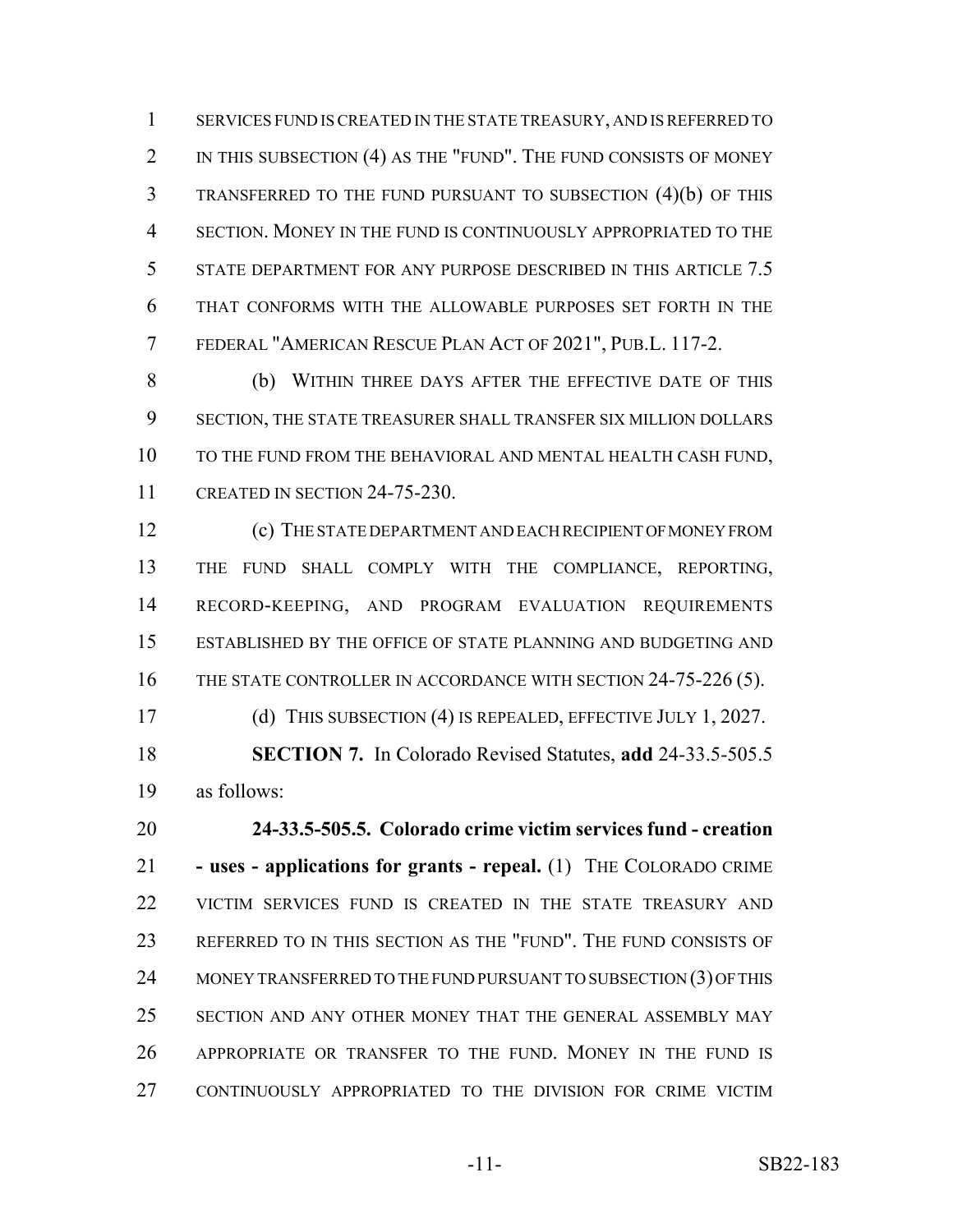SERVICES GRANTS, AS DESCRIBED IN SUBSECTION (2) OF THIS SECTION.

 (2) THE DIVISION SHALL AWARD GRANTS FROM THE FUND TO GOVERNMENTAL AGENCIES AND NONPROFIT ORGANIZATIONS THAT PROVIDE SERVICES FOR CRIME VICTIMS.A GRANT AWARD MAY BE USED TO ENHANCE OR PROVIDE SERVICES FOR CRIME VICTIMS, INCLUDING SERVICES PERMITTED PURSUANT TO THE FEDERAL "AMERICAN RESCUE PLAN ACT OF 2021", PUB.L. 117-2. THE DIVISION SHALL AWARD GRANTS FROM THE FUND IN ACCORDANCE WITH THE DIVISION'S PROCESS FOR AWARDING GRANTS DESCRIBED IN SECTION 24-33.5-507.

 (3) WITHIN THREE DAYS AFTER THE EFFECTIVE DATE OF THIS SECTION, THE STATE TREASURER SHALL TRANSFER THIRTY-FIVE MILLION DOLLARS TO THE FUND FROM THE ECONOMIC RECOVERY AND RELIEF CASH 13 FUND, CREATED IN SECTION 24-75-228.

14 (4) (a) THE DIVISION MAY USE UP TO FIVE HUNDRED THOUSAND DOLLARS OF THE MONEY TRANSFERRED TO THE FUND PURSUANT TO 16 SUBSECTION (3) OF THIS SECTION AND UP TO FIVE PERCENT OF ANY OTHER MONEY TRANSFERRED OR APPROPRIATED TO THE FUND FOR DEVELOPMENT AND ADMINISTRATIVE COSTS INCURRED BY THE DIVISION PURSUANT TO THIS SECTION.

20 (b) THE DIVISION AND EACH RECIPIENT OF MONEY FROM THE FUND SHALL COMPLY WITH THE COMPLIANCE, REPORTING, RECORD-KEEPING, AND PROGRAM EVALUATION REQUIREMENTS ESTABLISHED BY THE OFFICE OF STATE PLANNING AND BUDGETING AND THE STATE CONTROLLER IN 24 ACCORDANCE WITH SECTION 24-75-226 (5).

 **SECTION 8.** In Colorado Revised Statutes, 24-1.9-102, **amend**  $27 \quad (1)(a)(VIII)$  as follows:

(5) THIS SECTION IS REPEALED, EFFECTIVE JULY 1, 2027.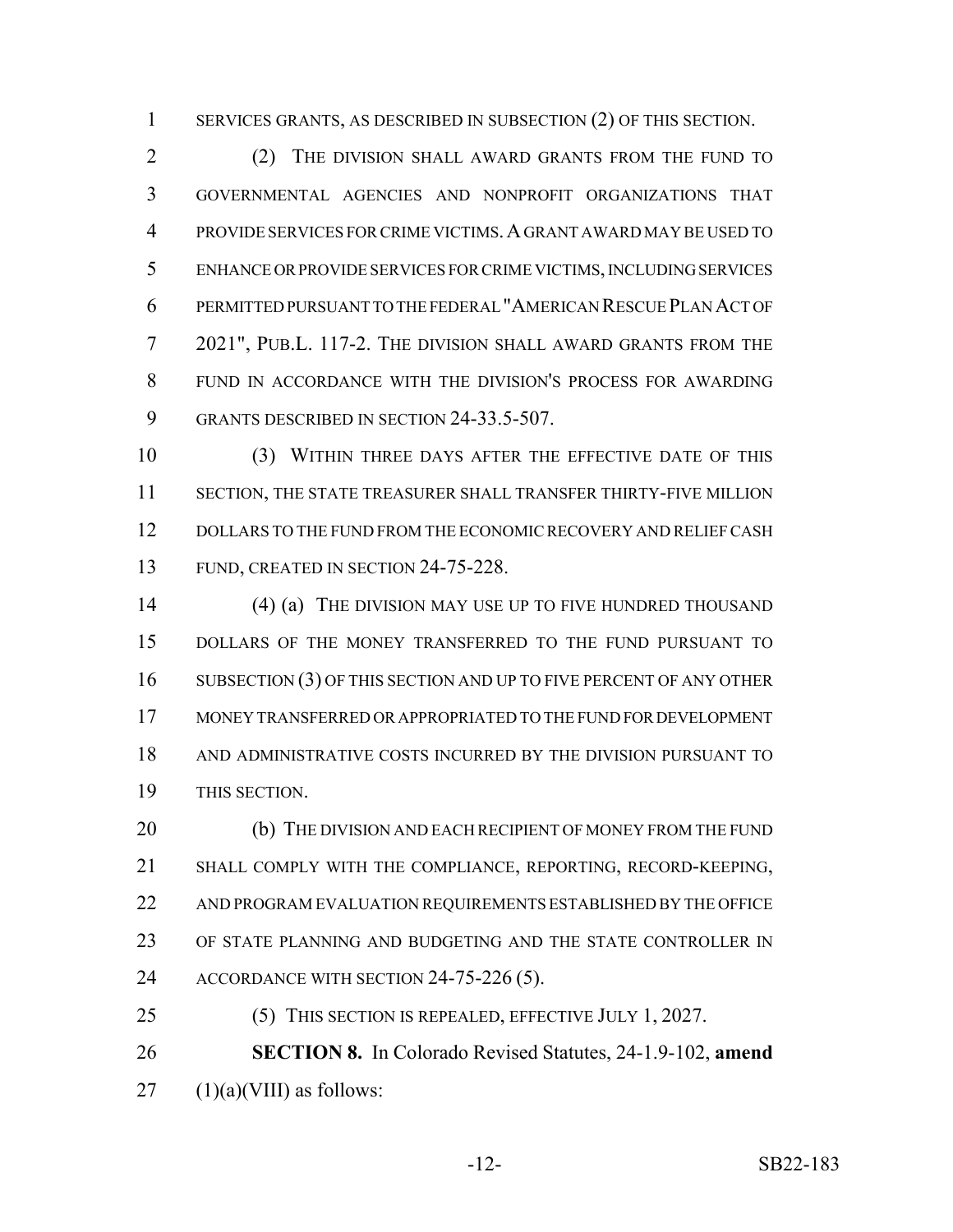**24-1.9-102. Memorandum of understanding - local-level interagency oversight groups - individualized service and support teams - coordination of services for children and families - requirements - waiver.** (1) (a) Local representatives of each of the agencies specified in this subsection (1)(a) and county departments of human or social services may enter into memorandums of understanding that are designed to promote a collaborative system of local-level interagency oversight groups and individualized service and support teams to coordinate and manage the provision of services to children and families who would benefit from integrated multi-agency services. The memorandums of understanding entered into pursuant to this subsection (1) must be between interested county departments of human or social services and local representatives of each of the following agencies or entities: (VIII) A domestic abuse VIOLENCE program as defined in section  $26-7.5-102$ , C.R.S., if representation from such a program is available. **SECTION 9.** In Colorado Revised Statutes, 14-15-107, **amend** (5)(k) as follows: **14-15-107. Rights, benefits, protections, duties, obligations, responsibilities, and other incidents of parties to a civil union.** (5) Rights, benefits, protections, duties, obligations, responsibilities, and

 apply in like manner to parties to a civil union under this section, include 24 but are not limited to:

22 other incidents under law as are granted to or imposed upon spouses, that

25 (k) Domestic abuse VIOLENCE programs pursuant to article 7.5 of 26 title 26, C.R.S., emergency protection orders pursuant to section 27 13-14-103,  $C.R.S.,$  and the right to receive the protections and programs